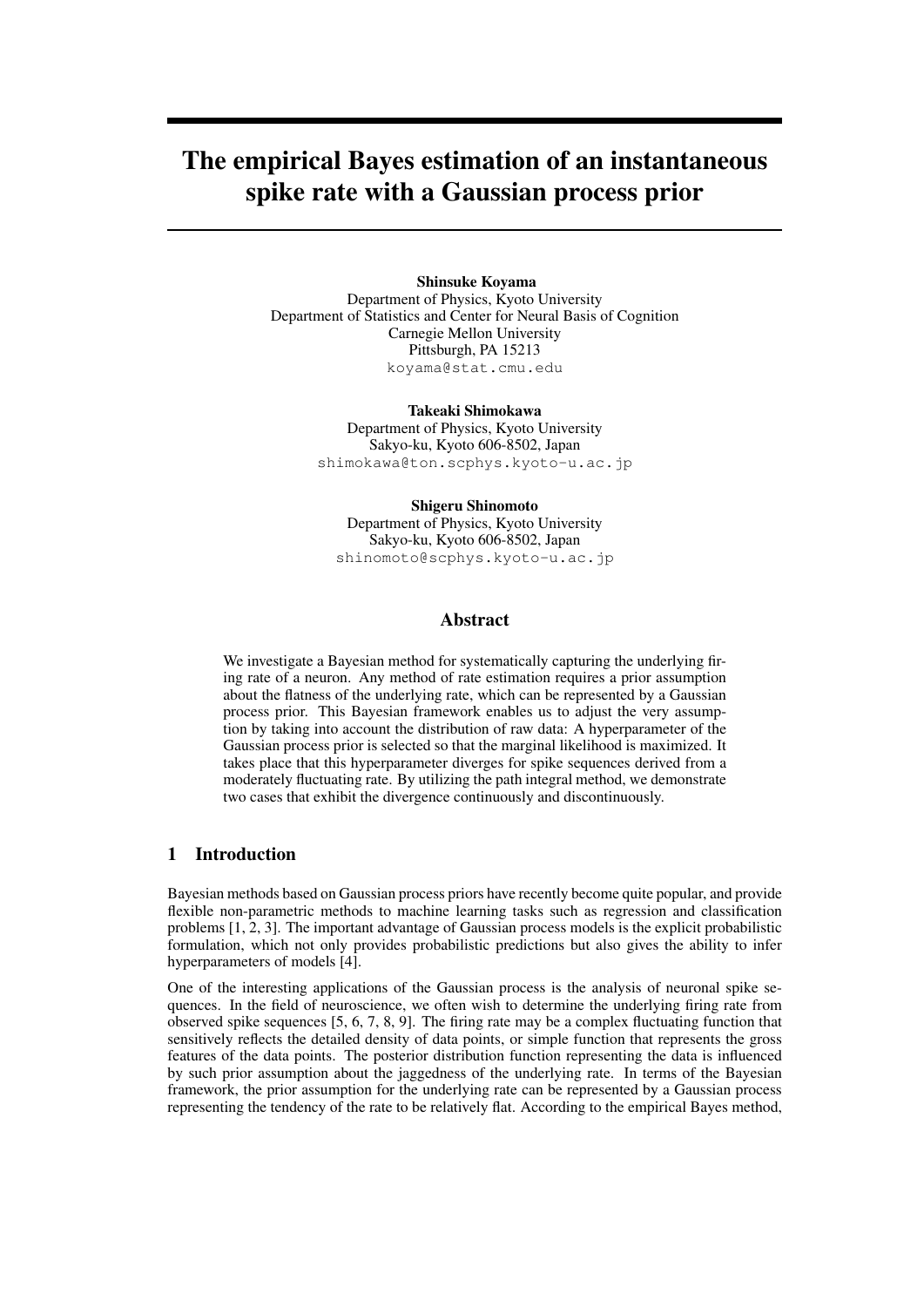a hyperparameter of the prior distribution is selected so that the marginal likelihood function is maximized [4, 10, 11, 12, 13].

The characteristic specific to the rate estimation is that a sequence of events (spikes) is described by a point process that is clearly a typical continuous time non-Gaussian process [14, 15, 16]. This means that the exact derivation of the marginal likelihood function is no longer possible.

In this manuscript, we show that in some limiting conditions the marginal likelihood function can be obtained analytically using the path integral method which is the standard technique in quantum physics [17, 18, 19, 20]. By utilizing the path integral method, we demonstrate an interesting phenomenon, i.e., the optimal time scale for the rate estimation exhibits the divergence continuously and discontinuously for two examples.

# 2 Methods

#### 2.1 Time dependent Poisson process

We consider the time-dependent Poisson process in which point events (spikes) are derived independently from a given time-dependent rate  $\lambda(t)$ . In this process, the probability density for spikes to occur at  $\{t_i\} \equiv \{t_1, t_2, \dots, t_n\}$  within the interval  $(0, T]$  for a given time-dependent rate  $\lambda(t)$  is given by

$$
p(\lbrace t_i \rbrace | \lbrace \lambda(t) \rbrace) = \left[ \prod_{i=1}^n \lambda(t_i) \right] \exp\left( - \int_0^T \lambda(t) dt \right), \tag{1}
$$

where the exponential term is the survivor function that represents the probability that no spikes occur in the inter-spike intervals [14, 15, 16]. Eq. (1) satisfies the normalization condition:

$$
\sum_{n=0}^{\infty} \frac{1}{n!} \int_0^T dt_1 \int_0^T dt_2 \cdots \int_0^T t_n p(\lbrace t_i \rbrace | \lbrace \lambda(t) \rbrace)
$$
  
= 
$$
\sum_{n=0}^{\infty} \frac{1}{n!} \left( \int_0^T \lambda(t) dt \right)^n \exp\left(-\int_0^T \lambda(t) dt\right) = 1.
$$
 (2)

#### 2.2 The empirical Bayes method

For a sequence of point events derived from a time-dependent Poisson process, we apply the Bayes method to the inference of the time-dependent rate  $\lambda(t)$ . We introduce here a Gaussian process prior of  $\lambda(t)$ , which can be written in the general form:

$$
p(\{\lambda(t)\}) = \frac{1}{Z} \exp\left[-\frac{1}{2}\lambda(t)^T A \lambda(t)\right],\tag{3}
$$

where  $A$  is a linear operator, and  $Z$  denotes a normalization constant. Here the inner product of two functions is defined by  $a(t)^T b(t) = \int dt a(t) b(t)$  [24]. In this paper, we consider  $A \equiv [\Delta \frac{d}{dt}]^T [\Delta \frac{d}{dt}]$ , where the hyperparameter  $\Delta$  is proportional to the time scale of the estimation of the instantaneous rate. This represents the tendency of the of the estimated rate to be relatively flat. Then, the prior distribution is obtained as

$$
p_{\Delta}(\{\lambda(t)\}) = \frac{1}{Z(\Delta)} \exp\left[-\frac{\Delta^2}{2} \int_0^T \left(\frac{d\lambda(t)}{dt}\right)^2 dt\right].
$$
 (4)

The posterior distribution of  $\lambda(t)$ , given the data  $\{t_i\}$ , can be calculated with the Bayes formula:

$$
p_{\Delta}(\{\lambda(t)\}|\{t_i\}) = \frac{p(\{t_i\}|\{\lambda(t)\})p_{\Delta}(\{\lambda(t)\})}{p_{\Delta}(\{t_i\})},
$$
\n<sup>(5)</sup>

where  $p_{\Delta}({t_i})$  is the "marginal likelihood function" or the "evidence" for the hyperparameter  $\Delta$ , with the given data  $\{t_i\}$ , defined as

$$
p_{\Delta}(\lbrace t_i \rbrace) = \int p(\lbrace t_i \rbrace | \lbrace \lambda(t) \rbrace) p_{\Delta}(\lbrace \lambda(t) \rbrace) d\lbrace \lambda(t) \rbrace.
$$
 (6)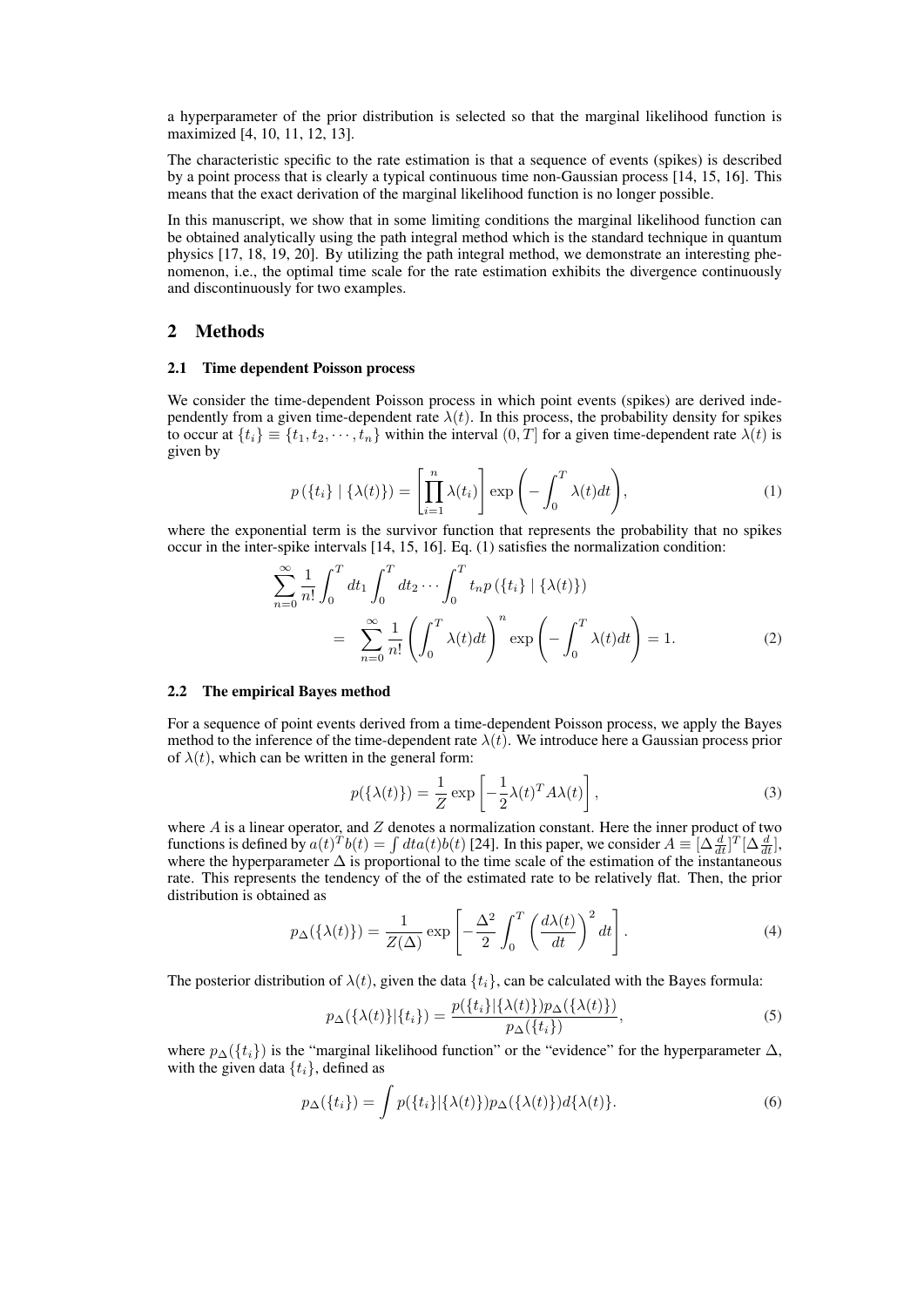The integration above is functional integration over possible paths of  $\lambda(t)$ . According to the empirical Bayes theory, the hyperparameter can be adjusted so that the marginal likelihood function is maximized [4, 10, 11, 12, 13].

The maximum *a posteriori* (MAP) estimate  $\hat{\lambda}(t)$  for a given hyperparameter  $\Delta$  can be obtained by applying the variational method to the posterior distribution:

$$
p_{\Delta}(\{\lambda(t)\}|\{t_i\}) \propto p(\{t_i\}|\{\lambda(t)\})p_{\Delta}(\{\lambda(t)\}). \tag{7}
$$

#### 2.3 The path integral method

The marginal likelihood function  $p_{\Delta}(\{t_i\})$  defined by Eq.(6) can be represented in the form of the path integral

$$
p_{\Delta}(\lbrace t_i \rbrace) = \frac{1}{Z(\Delta)} \int \exp\left[-\int_0^T L(\dot{\lambda}, \lambda, t) dt\right] d\{\lambda(t)\},\tag{8}
$$

where  $L(\dot{\lambda}, \lambda, t)$  is the "Lagrangian" of the form:

$$
L(\dot{\lambda}, \lambda, t) = \frac{\Delta^2}{2} \dot{\lambda}^2 + \lambda - \sum_{i=1}^n \delta(t - t_i) \log \lambda.
$$
 (9)

The MAP estimate  $\hat{\lambda}(t)$  corresponds to the "classical path" obtained from the Euler-Lagrange equation,

$$
\frac{d}{dt}(\frac{\partial L}{\partial \dot{\lambda}}) - \frac{\partial L}{\partial \lambda} = 0.
$$
\n(10)

The marginal likelihood  $p_{\Delta}(\lbrace t_i \rbrace)$  for a given hyperparameter  $\Delta$  can be computed by performing the integration, Eq.(7), over all paths  $\lambda(t)$  around the above mentioned "classical path." The path integral can be obtained analytically for a Lagrangian in the quadratic form. By approximating the "action integral" to a range quadratic in the deviation from the classical path, the path integral is obtained as [18, 19, 20],

$$
R \exp\left[-\int_0^T L(\dot{\hat{\lambda}}, \hat{\lambda}, t) dt\right],
$$
\n(11)

where  $R$  represents the "quantum" contribution of the quadratic deviation to the path integral, obtained as

$$
R = \sqrt{\frac{\frac{\partial^2 L}{\partial \lambda^2}}{2\pi T}} \left[ \frac{\det(\frac{\partial^2 L}{\partial \lambda^2} \partial_t^2 + \frac{\partial^2 L}{\partial \lambda \partial \lambda} \partial_t - \frac{\partial^2 L}{\partial \lambda^2})}{\det(\frac{\partial^2 L}{\partial \lambda^2} \partial_t^2)} \right]^{-\frac{1}{2}}
$$
(12)

$$
= \sqrt{\frac{\frac{\partial^2 L}{\partial \lambda^2}}{2\pi T}} \left[ \frac{f_1(T,0)}{f_2(T,0)} \right]^{-\frac{1}{2}}.
$$
\n(13)

Here,  $f_1$  and  $f_2$  respectively satisfy

$$
\left(\frac{\partial^2 L}{\partial \dot{\lambda}^2} \partial_t^2 + \frac{\partial^2 L}{\partial \lambda \partial \dot{\lambda}} \partial_t - \frac{\partial^2 L}{\partial \lambda^2} \right) f_1(t,0) = 0, f_1(0,0) = 0, \left. \frac{df_1(t,0)}{dt} \right|_{t=0} = 1,\tag{14}
$$

$$
\frac{\partial^2 L}{\partial \dot{\lambda}^2} \partial_t^2 f_2(t,0) = 0, f_2(0,0) = 0, \left. \frac{df_2}{dt}(t,0) \right|_{t=0} = 1.
$$
 (15)

The path integral method presented here can be regarded as a *functional* version of the Laplace approximation used in the field of machine learning [22, 23, 24]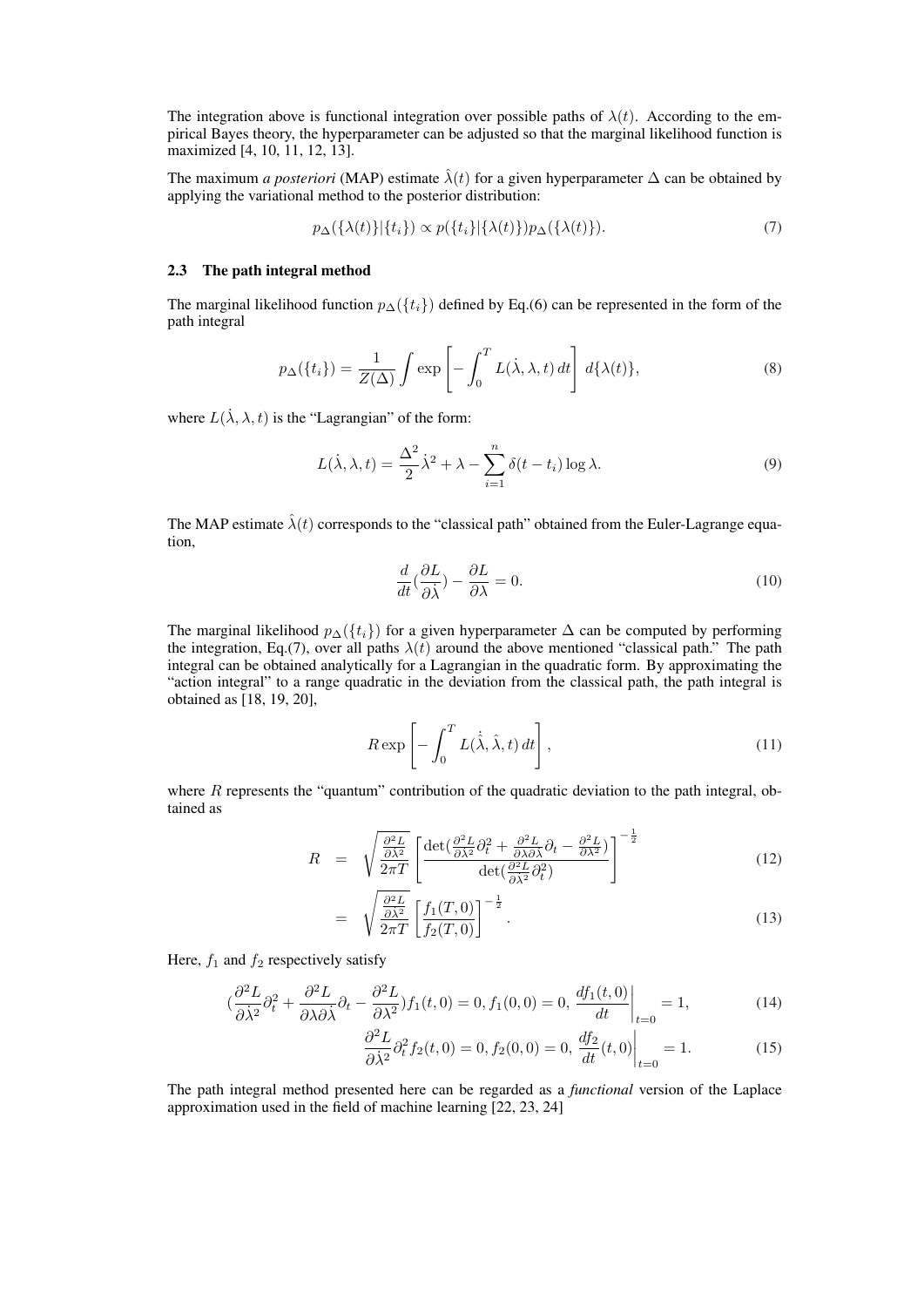#### 2.4 Evaluation of the marginal likelihood

We formulate a method for computing the marginal likelihood function using the path integral method for a Poisson process with underlying rate

$$
\lambda_0(t) = \mu + \sigma f(t),\tag{16}
$$

where  $\mu$  is the mean rate and  $\sigma f(t)$  represents a fluctuation from the mean. The occurrence of spikes fluctuates around this underlying rate. Under the condition that the rate fluctuation is small compared to the mean, i.e.,  $\sigma/\mu \ll 1$ , the fluctuating rate can be approximated as a stochastic process [25],

$$
\sum_{i=1}^{n} \delta(t - t_i) = \lambda_0(t) + \sqrt{\lambda_0(t)} \,\xi(t),\tag{17}
$$

where the fluctuation  $\xi(t)$  is a Gaussian white noise characterized by the ensemble averages  $\langle \xi(t) \rangle =$ 0 and  $\langle \xi(t)\xi(t')\rangle = \delta(t-t').$ 

By expressing the deviation of the estimated rate from the mean as  $x(t) \equiv \lambda(t) - \mu$  and expanding the Lagrangian, Eq.(9), up to the quadratic order in  $x$ , we obtain

$$
L(\dot{x}, x, t) \simeq \frac{\Delta^2 \dot{x}^2}{2} - \frac{\sigma f(t) + \sqrt{\mu} \xi(t)}{\mu} x + \frac{1}{2\mu} x^2 + \mu (1 - \log \mu). \tag{18}
$$

We will hereafter ignore the constant  $\mu(1-\log\mu)$ , which is irrelevant to the dynamics. The "equation" of motion" of the "classical path" is obtained with the Euler-Lagrange equation (10) as

$$
\Delta^2 \frac{d^2 \hat{x}}{dt^2} + \frac{\sigma f(t) + \sqrt{\mu} \xi(t)}{\mu} - \frac{\hat{x}}{\mu} = 0.
$$
\n(19)

The solution of this Euler-Lagrange equation is given as

$$
\hat{x}(t) = \sigma \tilde{f}(t) + \sqrt{\mu} \tilde{\xi}(t),\tag{20}
$$

where

$$
\tilde{f}(t) = \int_0^T \frac{1}{2\Delta\sqrt{\mu}} \exp\left(-\frac{|t-s|}{\Delta\sqrt{\mu}}\right) f(s)ds,\tag{21}
$$

$$
\tilde{\xi}(t) = \int_0^T \frac{1}{2\Delta\sqrt{\mu}} \exp\left(-\frac{|t-s|}{\Delta\sqrt{\mu}}\right) \xi(s) ds.
$$
\n(22)

Using the solution, the classical action is represented as

$$
\frac{1}{T} \int_0^T L(\dot{\hat{x}}, \hat{x}, t) dt = \frac{\mu \Delta^2 C_{\xi \xi}}{2} - C_{\xi \xi} + \frac{C_{\xi \xi}}{2} + \frac{\sigma^2}{\mu} \left( \frac{\mu \Delta^2 C_{\tilde{f}\tilde{f}}}{2} - C_{f\tilde{f}} + \frac{C_{\tilde{f}\tilde{f}}}{2} \right),
$$
(23)

where  $C_{AB}$  is defined as

$$
C_{AB} \equiv \frac{1}{T} \int_0^T A(t)B(t)dt.
$$
 (24)

The contributions of the noises representing the sample fluctuation can be evaluated analytically in the limit  $T \gg 1$ . Applying the Wiener-Khinchine theorem to Eq. (24) and using the fact that the value of the power spectrum of the Gaussian white noise is constant, we obtain

$$
\frac{1}{\mu} \left( \frac{\mu \Delta^2 C_{\tilde{\xi}\tilde{\xi}}}{2} - C_{\xi\tilde{\xi}} + \frac{C_{\tilde{\xi}\tilde{\xi}}}{2} \right) = -\frac{1}{4\Delta\sqrt{\mu}}.
$$
\n(25)

The "free energy" that represents the negative marginal likelihood function is given by

$$
F(\Delta) \equiv -\frac{1}{T} \log p_{\Delta}(\{t_i\}_{i=0}^n) = -\frac{1}{T} \left( \log R - \int_0^T L(\dot{\hat{x}}, \hat{x}, t) dt \right). \tag{26}
$$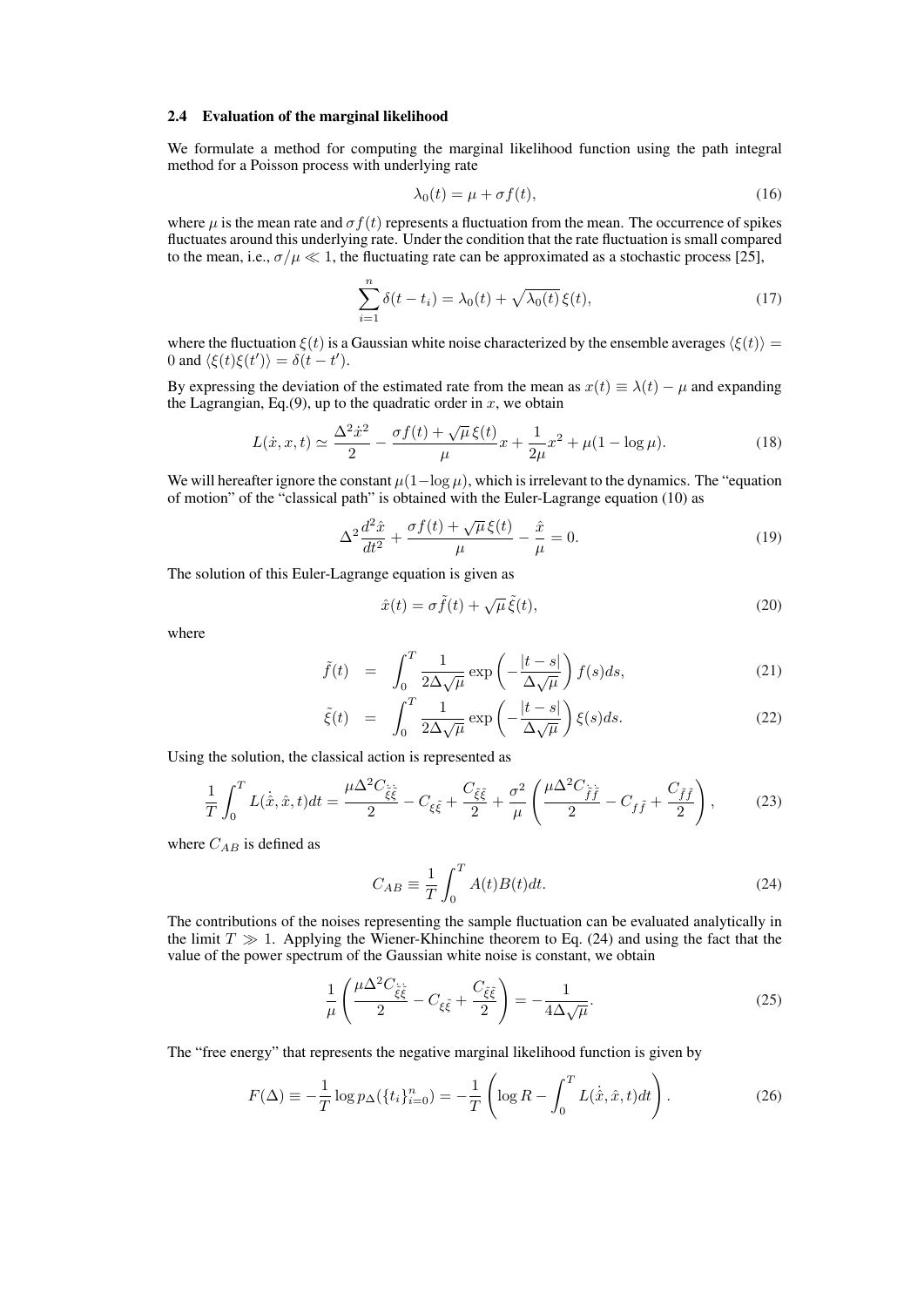The contribution of the "quantum" part is computed as

$$
R = \left(\frac{\Delta}{\pi\sqrt{\mu}}\right)^{\frac{1}{2}} \exp\left(-\frac{T}{2\Delta\sqrt{\mu}}\right)
$$
 (27)

As a result, the free energy is given as

$$
F(\Delta) = \frac{1}{4\Delta\sqrt{\mu}} + \frac{\sigma^2}{\mu} \left( \frac{\mu \Delta^2 C_{\tilde{f}\tilde{f}}}{2} - C_{f\tilde{f}} + \frac{C_{\tilde{f}\tilde{f}}}{2} \right).
$$
 (28)

The hyperparameter is selected so that the free energy  $F(\Delta)$  is minimized,

$$
\hat{\Delta} = \arg\min_{\Delta} F(\Delta). \tag{29}
$$

## 3 Results

## 3.1 Sinusoidally regulated Poisson process

First, we apply the formula (28) developed above to the case in which the rate is modulated sinusoidally in time, or

$$
f(t) = \sin\frac{t}{\tau}.\tag{30}
$$

In this case, the free energy is explicitly

$$
F(\Delta) = \frac{1}{4\Delta\sqrt{\mu}} - \frac{\sigma^2}{4\mu} \frac{1}{1 + \frac{\Delta^2\mu}{\tau^2}}.\tag{31}
$$

 $\Delta = \infty$  implies that a sequence is interpreted as a constant rate. For a small amplitude of rate fluctuation,  $\sigma$ , this free energy has a local minimum at  $\Delta = \infty$ , or

$$
\left. \frac{dF(\Delta)}{d(1/\Delta)} \right|_{1/\Delta = 0} > 0. \tag{32}
$$

By increasing the amplitude of rate fluctuation  $\sigma$ , there appears another local minimum at a finite  $\Delta$ in the free energy. There is the local minimum at a finite  $\Delta$  if

$$
z \equiv \frac{\sigma^2 \tau}{\mu} > \left(\frac{4}{3}\right)^{\frac{3}{2}}.\tag{33}
$$

By increasing the rate fluctuation  $\sigma$  further, the local minimum of F at a finite  $\Delta$  becomes smaller than zero, implying that the sequence should be interpreted as derived from a fluctuating rate,  $\Delta$  < ∞, provided that

$$
z > 2.\t\t(34)
$$

In the limit of a large fluctuation  $z \gg 1$ , the optimized time scale  $\hat{\Delta} \sqrt{\mu}$  obeys the scaling relation,

$$
\hat{\Delta}\sqrt{\mu}\sim\sigma^{-\frac{2}{3}}\tau^{\frac{2}{3}}\mu^{\frac{1}{3}}.\tag{35}
$$

This is consistent with the result found by Bialek et al., [17].

### 3.2 Doubly stochastic Poisson process

Next, we consider the doubly stochastic Poisson process in which the rate fluctuation  $f(t)$  obeys the Ornstein-Uhlenbeck process,

$$
\frac{df}{dt} = -\frac{f}{\tau} + \sqrt{\frac{2}{\tau}}\xi(t). \tag{36}
$$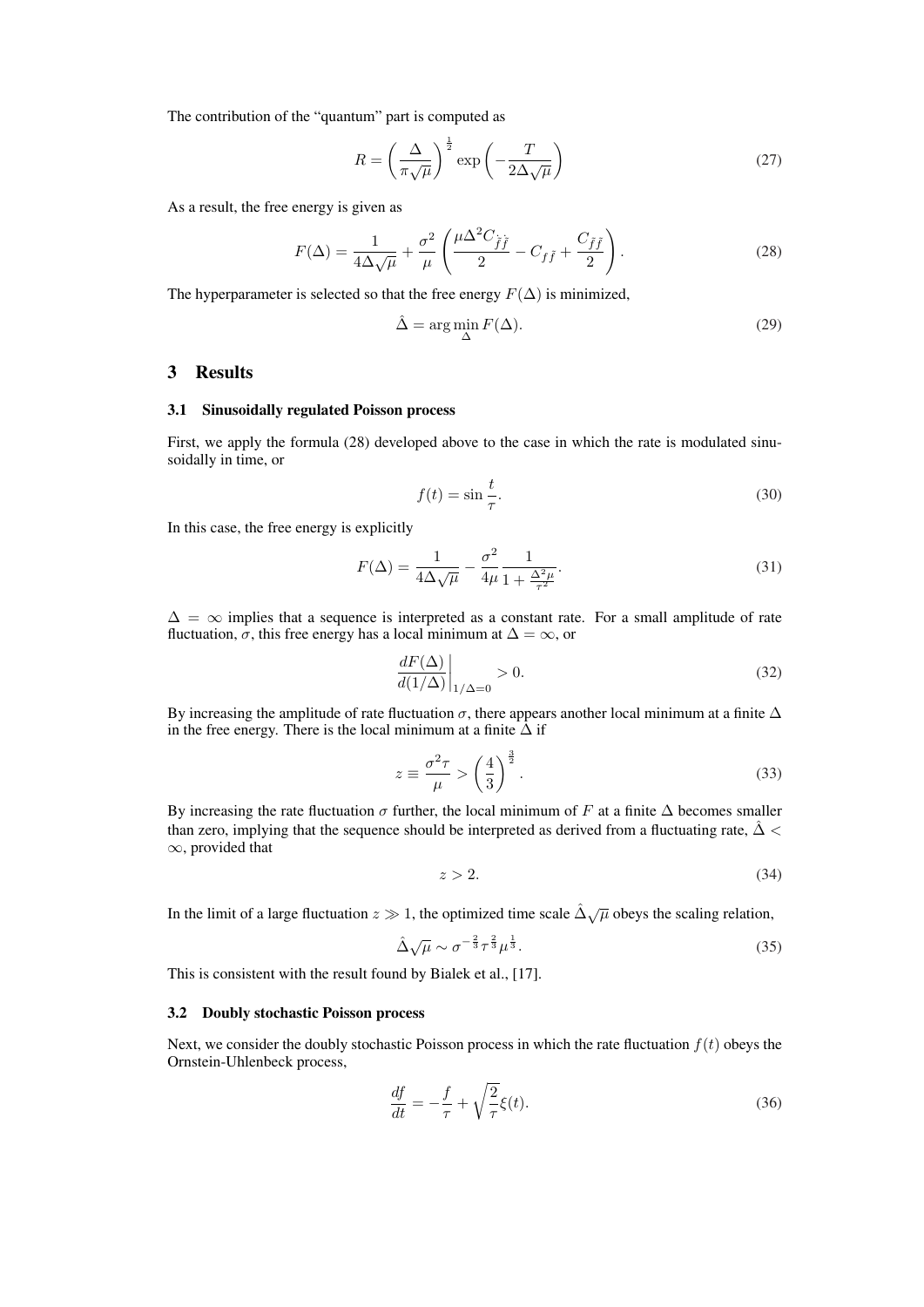In this case, the free energy is

$$
F(\Delta) = \frac{1}{4\Delta\sqrt{\mu}} - \frac{\sigma^2}{2\mu} \frac{1}{1 + \frac{\Delta\sqrt{\mu}}{\tau}}
$$
(37)

In this case the free energy has a single minimum. The condition for this free energy function to have a minimum at finite  $\Delta$  is

$$
z \equiv \frac{\sigma^2 \tau}{\mu} > \frac{1}{2}.\tag{38}
$$

In the limit of a large fluctuation  $z \gg 1$ , the optimized time scale  $\Delta \sqrt{\mu}$  obeys the scaling relation

$$
\hat{\Delta}\sqrt{\mu} \sim \sigma^{-1}\tau^{\frac{1}{2}}\mu^{\frac{1}{2}}.
$$
\n(39)

#### 4 Summary

We applied the empirical Bayes method based on the Gaussian process prior to the rate estimation of point events or spikes. A hyperparameter representing the time scale of the rate estimation kernel is selected so that the marginal likelihood function is maximized. We then obtained the marginal likelihood function analytically using the path integral method.

The time scale of the rate estimation kernel diverges in the case that the rate fluctuation of the underlying rate is small. This implies that under some conditions, it is likely that trying to say something about the rate fluctuation is misleading: *Speech is silver, silence is golden*. By means of the path integral method, we found two cases that exhibit continuous and discontinuous transitions.

Note that the incapability of rate-estimation is not necessarily due to the Bayesian method applied to the kernel estimation. In selecting a bin size for the time histogram method so that the mean integrated square error (MISE) from the underlying rate is minimized, the optimal bin size diverges when the spikes are derived from moderately fluctuating rates [26]. The bin size of the time histogram plays a similar role to the time scale of the rate-estimation kernel in determining the smoothness of the rate. The parametric condition for the divergence of the optimal bin size and that of the time scale of the rate-estimation kernel studied here are very similar. The asymptotic characteristics Eqs. (35) and (39) are respectively the same as those for the optimal bin size determined with the MISE criteria. It would be interesting to investigate the relationship of these apparently independent principles.

In the present study we consider the first order derivative of  $\lambda(t)$  in the prior distribution (4). A higher order derivative of  $\lambda(t)$  would be preferable in the case that a more smooth estimate of the rate is required. Further investigation is necessary for the case in which a higher order derivative, or another covariance function is taken into consideration.

The results here are obtained under the limiting conditions of  $\sigma/\mu \ll 1$  and  $T \gg 1$ . We also applied the second order (Laplace) approximation to the evaluation of the marginal likelihood function. It remains for a future work to examine the extent to which these results are relevant for realistic parameter choices by simulation studies.

#### Acknowledgments

This study is supported in part by Grants-in-Aid for Scientific Research to SS from the Ministry of Education, Culture, Sports, Science and Technology of Japan (16300068, 18020015) and the 21st Century COE "Center for Diversity and Universality in Physics". SK is supported by the Research Fellowship of the Japan Society for the Promotion of Science for Young Scientists.

# References

- [1] Williams, K.I. & Rasmussen, C.E. (1996) Gaussian processes for regression. *Advances in Neural Information Processing Systems*, 8:598-604.
- [2] Williams, K.I. & Barber, D. (1998) Bayesian classification with Gaussian processes. *IEEE Transactions on Pattern Analysis and Machine Intelligence* 20:1342-1351.